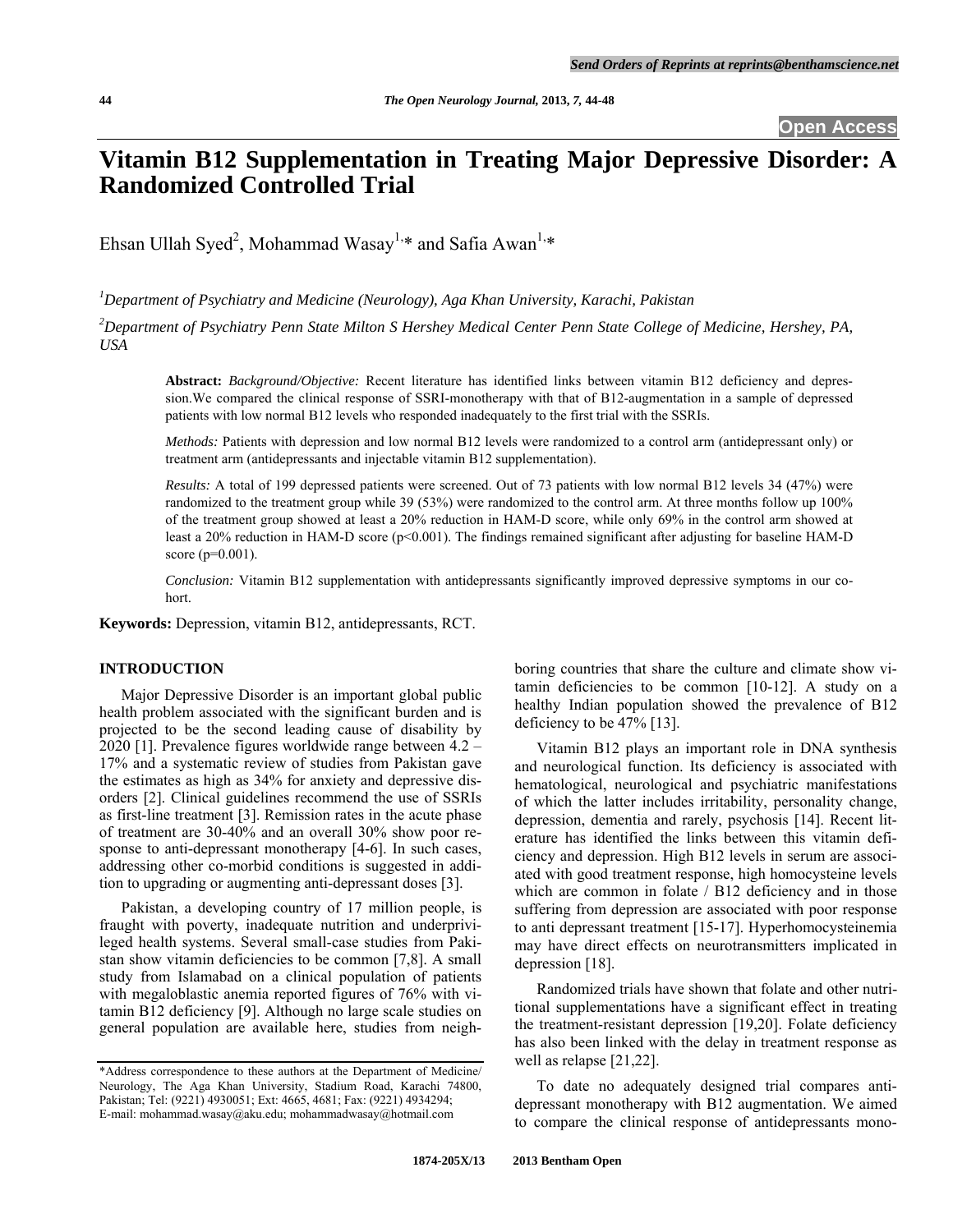therapy with that of B12-augmentation in a sample of depressed patients with low normalB12 levels (190 pg/ml to 300 pg/ml).

# **METHODS**

 The study was designed as an open label randomized controlled trial (clinical trials registration number (Clinical Trials.gov ID NCT00939718). Patients were enrolled from outpatient clinics of the department of Psychiatry at Aga Khan University Hospital, Karachi Pakistan from December 2009 - June 2010. Depression was defined as Patients scoring  $\geq 16$  on the 20-item Hamilton Rating Scale for Depression-Urdu version (HAM-D) [23,24].

 Low normal B12 level was defined as B12 level ranging between 190 and 300 pg/ml. Patients with B12 deficiency (level below190 pg/ml) were not enrolled due to ethical reasons (patients with established B12 deficiency must be treated and not subjected to randomization).

#### **Ethics Statement**

 A study protocol was approved by the Ethics Review Committee of Aga Khan University hospital. All patients signed an informed consent form.

# **Randomization and Masking**

 Patients with depression and low normal B12 levels were randomized by a computer program into the control arm (antidepressants only) or treatment arm (antidepressants and injectable vitamin B12 supplementation). The randomization was carried out using a Microsoft Excel spreadsheet using the function "RAND" to generate uniform random numbers.

 The randomized assignment was determined by partitioning the range of the random number. Randomization was not concealed for investigators. Antidepressants that were prescribed included either a tricyclic antidepressant (TCA) with a dose equivalent of imipramine 100 mg to 250 mg/ day and the SSRIs dose equivalent of Fluoxetine  $20 - 40$  mg/day. Patients with concurrent unstable medical illness, history of manic episodes or psychotic illness, psychotic symptoms in a depressive episode, concurrent substance misuse and patients with suicidal ideation were excluded. Participants in the control arm only received the antidepressants. Those in the treatment arm received B12 intramuscular injectable as 1000 mcg every week during the 6 weeks in addition to the antidepressants.

 Any adverse effects of oral medications and injections (B12) were monitored and documented on an adverse effects sheet in the patient folder.

 A decline in HAM-D score of 20% or more from the baseline, indicating an improvement in depression, was defined as the primary outcome. The total change in HAM-D score from baseline to follow up was defined as a secondary outcome. Additional secondary outcomes included the follow up HAM-D score and a reduction in HAM-D score of 50`

or more from the baseline. Follow up of the HAM-D score

was recorded during 12 weeks by a research officer who was unaware of the patient's randomization.

# **Statistical Considerations**

 A total of 248 patients equally allocated to the two groups provides at least 90 percent power, with a 5 percent type I error rate, using a two-sided hypothesis test. This calculation assumes an anticipated difference in the response rate of 20 percent between the two groups with a 30 percent response rate in the SSRI group and at least a 50 percent response rate in the combination treatment group. Considering a 15 percent dropout rate in each group, an additional sample of 44 patients equally divided into the two groups would be needed to yield a total required sample size of 292 patients. Therefore, the target sample size for each arm was 146.

 Descriptive statistics were prepared for all characteristics including means and standard deviations for continuous measures and frequencies and percentages for categorical measures. Chi-square or Fisher's exact tests were used to compare categorical baseline characteristics. Two-sample t tests were used to compare continuous baseline characteristics. Chi-square tests were used to examine the association between treatment and the 20% and 50% reductions in HAM-D outcomes. These analyses were extended to logistic regression to adjust for the baseline HAM-D score. Twosample t tests were used to examine the association between treatment and the follow up HAM-D score or change in HAM-D score from baseline to follow up. These analyses were extended to analysis of covariance to adjust for the baseline HAM-D score. All hypotheses tests were two-sided and p-values less than 0.05 were considered statistically significant. Analyses were conducted using SAS Version 9.2 (SAS Institute, Inc., Cary, NC, USA).

# *Results*

 A total of 199 depressed patients were screened for the B12 levels. Vitamin B12 deficiency was present in 44 (22%) patients; 73 (36%) had low normal B12 levels and 82 (42%) had normal B12 levels. Patients with low B12 levels were given the prescriptions for B12 replacement therapy in addition to the antidepressants. These patients were not randomized. Out of 73 patients with low normal B12 levels 34 (47%) were randomized to the treatment group while 39 (53%) were randomized to the control arm. There were no significant differences between the two groups at baseline except for the higher depression scores in the treatment group (Table **1**). No adverse effects or complications were noted in either group. For the primary outcome of 20% reduction in HAM-D score, significantly more subjects from the treatment group showed a 20% reduction unadjusted for baseline HAM-D score (100% vs. 69%;  $p < 0.001$ ). Examining a50% reduction from baseline, this effect remained significant (44% vs. 5%;  $p < 0.001$ ). We also adjusted the analyses of reduction for the baseline HAM-D score and our findings remained significant (Table **2**). Additionally, the change in HAM-D score was significantly greater for the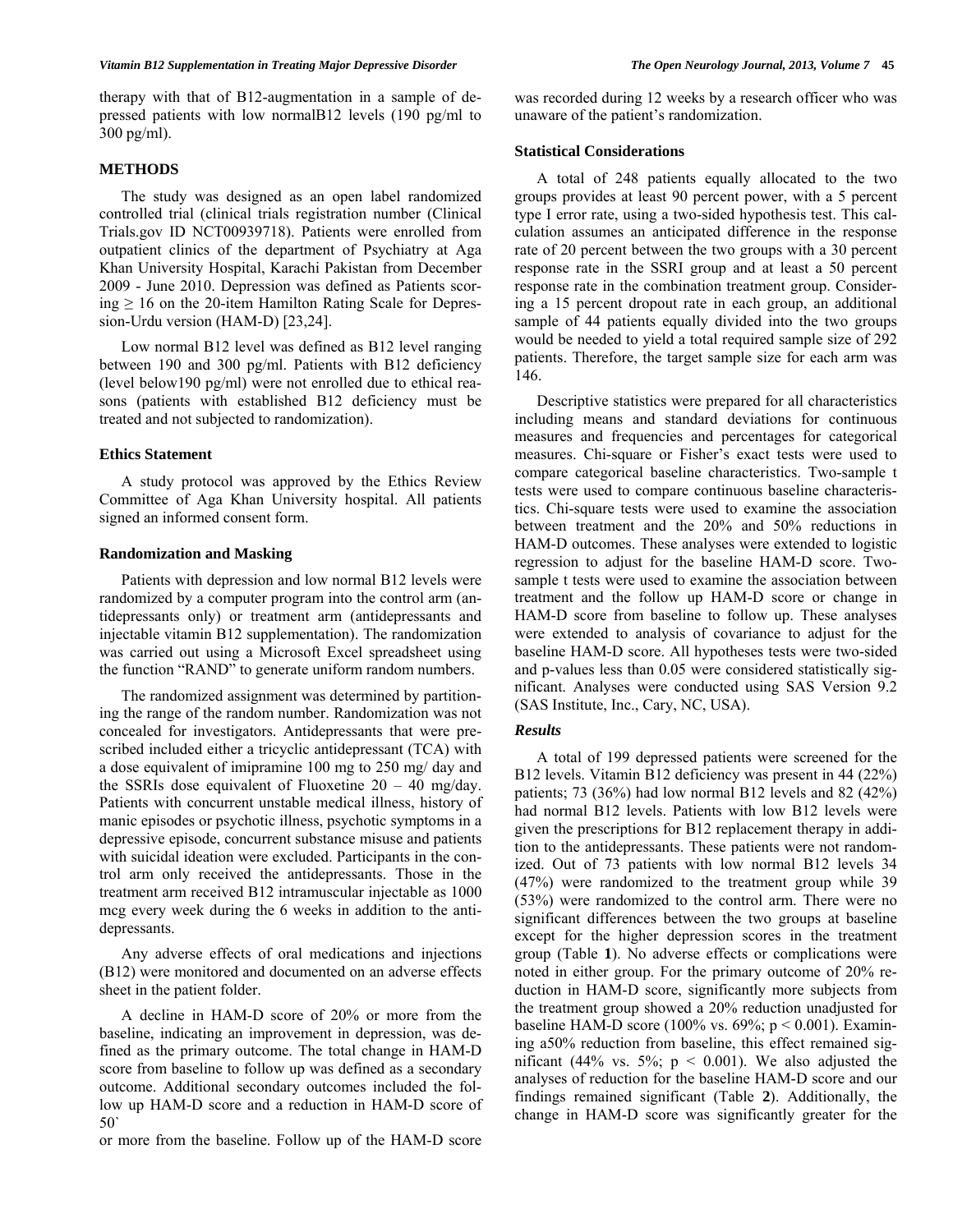|                            | Treatment $(n=34)$ | Control $(n=39)$   | p-value |
|----------------------------|--------------------|--------------------|---------|
| Age, in years              | $37.68 \pm 13.38$  | $36.56 \pm 12.28$  | 0.71    |
| Total HAM-D                | $23.21 \pm 5.85$   | $19.38 \pm 5.70$   | 0.006   |
| Vitamin B12 level          | $238.49 \pm 33.21$ | $245.16 \pm 27.82$ | 0.36    |
| Gender                     |                    |                    |         |
| Male                       | 18(52.9)           | 20(51.3)           | 0.89    |
| Female                     | 16(47.1)           | 19(48.7)           |         |
| Marital status             |                    |                    |         |
| Single never married       | 9(26.5)            | 13(33.3)           | 0.84    |
| Married                    | 21(61.8)           | 21(53.9)           |         |
| Divorced/separated/widowed | 4(11.8)            | 5(12.8)            |         |

**Table. 1. Baseline Characteristics Shown as Mean ± Standard Deviation or Frequency (Percent)** 

treatment group, unadjusted and adjusted for the baseline HAM-D score (Table **2**).

# **DISCUSSION**

 Coexistence of depression and vitamin B12 deficiency are not uncommon. These patients are routinely treated with SSRI and B12 supplementation, however it is not well established whether the people with low normal B12 and cooccurring depression should also receive B12 supplementation. Our study tried to address this issue. Despite not attaining the targeted sample size, the findings appear significant. Vitamin B12 deficiency was present in 22% of our depressed population. This frequency is high in a non-vegetarian, relatively young, middle to upper income population of our patients. A recent study of healthy adults from Karachi showed a population based prevalence of vitamin B12 deficiency (less than 200 pg/ml) in 9.74% people [25]. These findings indicate a substantial co-morbidity of B12 deficiency (22%) in our depressed patient population.

 To our knowledge, this is the first randomized control trial in Pakistani population which has looked at clinically depressed patients with low B12 levels. We did not randomize B12 deficient patients due to ethical reasons. Low normal B12 levels were present in 36% of patients. These patients are often not treated with B12 supplementation. The findings of our study clearly indicate that these patients demonstrated significant improvement with B12 supplementation in addition to SSRI as compared to the control group even after adjustment for baseline HAM-D score. We think that these patients represent sub group within the clinically depressed population and a supplementation with B12 along with the conventional antidepressants may be a useful strategy in the treatment of depression in such cases.

 We did not give sham injections to the control group. A placebo response due to injections may be responsible for the significant improvement in the treatment group. We also did not look at differences in response at specific doses of antidepressants nor did we stratify our groups on the basis of type of antidepressants prescribed. We also could not reach our sample size because we were not able to get another extension in our grant. Due to financial constraints we were not able to obtain final B12 levels. These are some of the limitations of our study. However, these findings have important clinical implications. B12 deficiency and low normal B12 levels are common and may be associated with depression and the inadequate response to antidepressant treatment in patients with depression. Vitamin B12 supplementation with antidepressants has significantly improved depressive symptoms in our group. Larger, multi-center studies are required to extend and replicate our findings.

# **CONFLICT OF INTEREST**

Authors have no conflicts of interests to declare

| Table 2. Outcomes for Follow Up After 3 Months Shown as Mean ± Standard Deviation or Frequency (Percent) |  |  |
|----------------------------------------------------------------------------------------------------------|--|--|
|                                                                                                          |  |  |

|                              | Treatment $(n=34)$ | Control $(n=39)$ | <b>Unadjusted P-value</b> | <b>Adjusted*</b> P-value |
|------------------------------|--------------------|------------------|---------------------------|--------------------------|
| 20% reduction in HAM-D score | 34 (100)           | 27(69.2)         | $\leq 0.001$              | 0.001                    |
| 50% reduction in HAM-D score | 15(44.1)           | 2(5.1)           | < 0.001                   | < 0.001                  |
| Follow up HAM-D score        | $12.12 \pm 5.12$   | $14.38 \pm 4.73$ | 0.053                     | < 0.001                  |
| Change in HAM-D score        | $11.09 \pm 4.58$   | $5.00 \pm 3.38$  | < 0.001                   | < 0.001                  |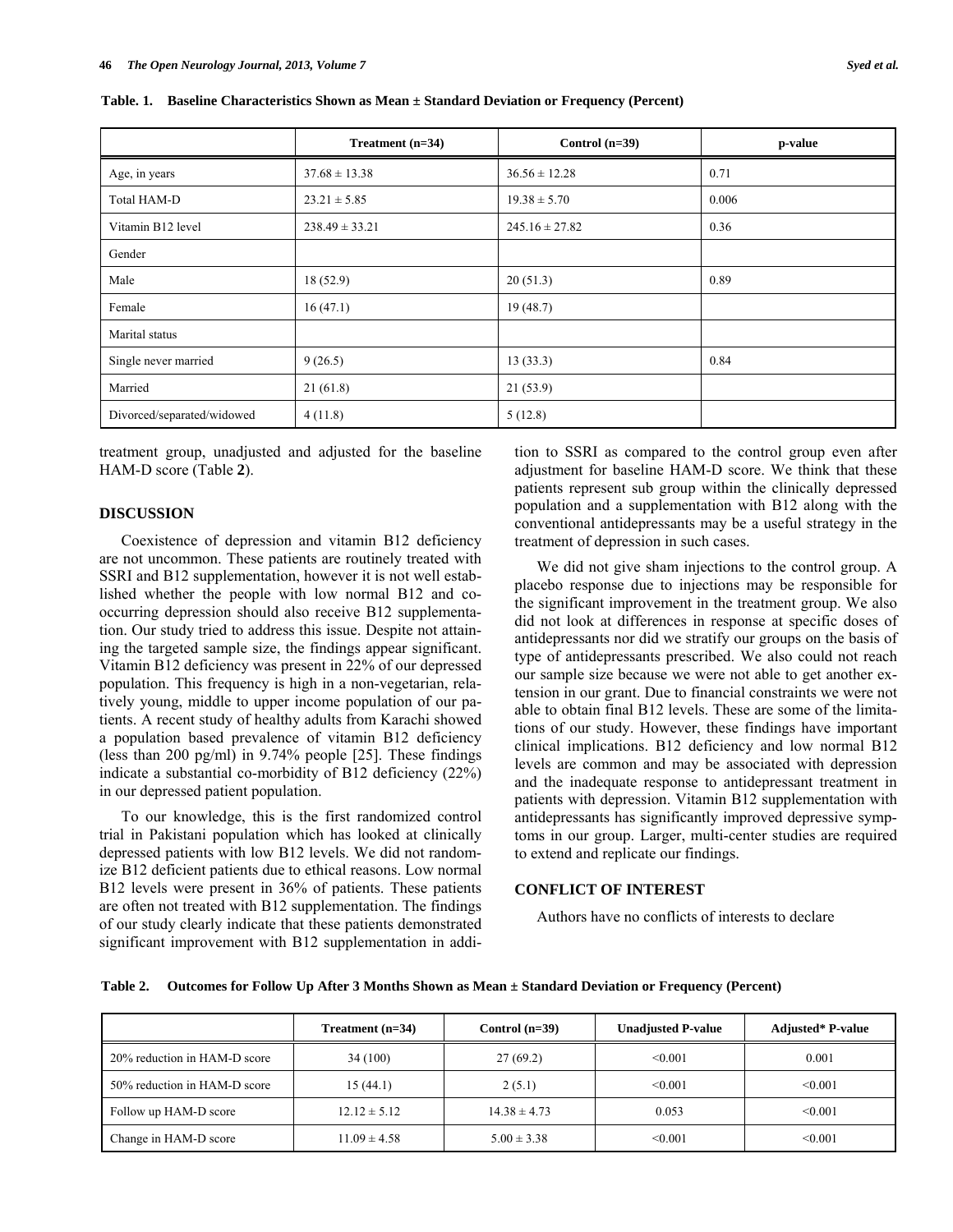

\*Adjusted for baseline difference in HAMD scores in the two groups

# **ACKNOWLEDGEMENT**

 Authors would like to acknowledge Michele Shaffer PhD from School of Public Health, Penn State University for her valuable input in statistical analysis and manuscript revision.

# **FUNDING**

 Study funding was supported by University research council grant of Aga Khan University (G&C code; 70210)

# **REFERENCES**

[1] Murray C, Lopez A. The global burden of diseases: a comprehensive assessment of Mortality and disability from diseases, injuries and risk factors in 1990 and projected to 2020. Boston: Harvard School of Public Health, WHO and World Bank 1996.

- [2] Mirza I, Jenkins R. Risk factors, prevalence, and treatment of anxiety and depressive disorders in Pakistan: systematic review. BMJ 2004; 328; 794-8
- [3] American Psychiatric Association; Practice Guideline for the Treatment of Patients With Major Depressive Disorder, 3<sup>rd</sup> ed. DOI10.1176/appi.books.9780890423387.654001
- [4] Thase ME, Entsuah AR, Rudolph RL. Remission rates during treatment with Venlafaxine or selective serotonin reuptake inhibitors. Br J Psychiatry 2001;178: 234 -41
- [5] Puech A, Montgomery SA, Prost JF, Solles A, Briley M. Milnacipran;a new serotonin and Noradrenaline reuptake inhibitor: an overview of its antidepressant activity and clinical tolerability. Int Clin Psychopharmacol 1997; 12(2):99-108.
- [6] Antai-Otong, D . Monotherapy Antidepressant: A Thing of the Past Implications for the Treatment of Major Depressive Disorder. Perspect Psych Care 2007: 43(3): 142-5
- [7] Shah RA, Qureshi MB, Khan AA. Magnitude of vitamin A deficiency in poor communities of the four selected districts of Punjab